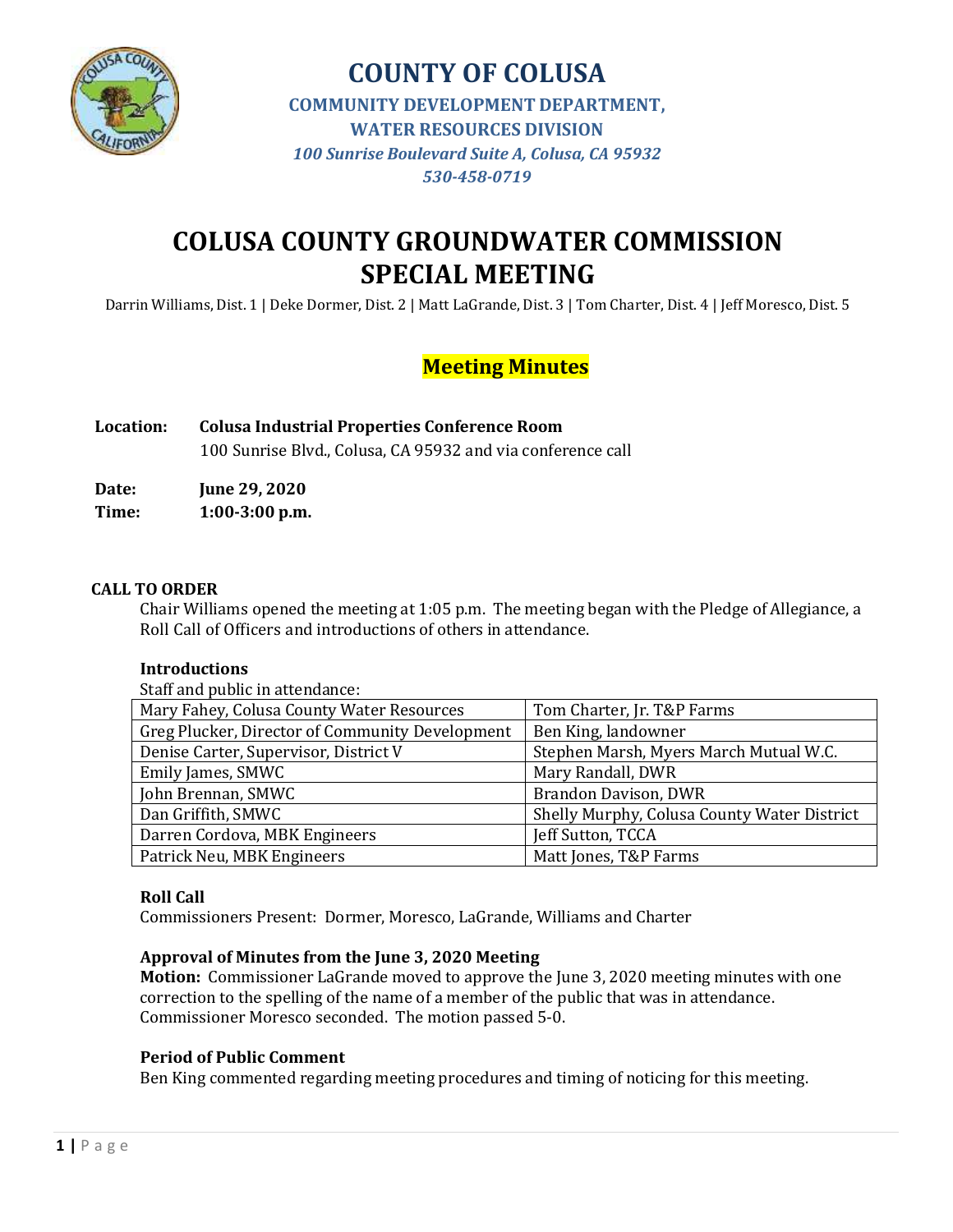

#### **DISCUSSION/ACTION ITEMS**

**Request for Permit for Groundwater Transfer Consider the adoption of a resolution taking formal action to deny the out-of-county Groundwater Substitution Water Transfer Permit and Agreement from the Sycamore Mutual Water Company. Alternatively, consider the approval of resolution approving the out-ofcounty Groundwater Substitution Water Transfer Permit and Agreement from the Sycamore Mutual Water Company based on the addition of specific mitigation measures and a reduced project alternative.**

Mary Fahey provided some background information on this item. At the June 3, 2020 Groundwater Commission meeting, the Commission voted down a motion to approve Sycamore Mutual Water Company's (Sycamore) transfer proposal, but did not take a formal action to deny the permit. The purpose of today's meeting is to allow the Commission to either formally deny the permit request, or to approve an updated "Plan B" proposal from Sycamore that includes updated mitigation measures that were discussed at the June 3 meeting.

Mr. Plucker clarified Mr. King's procedural questions that were voiced during public comment. He said that at the June 3rd Commission meeting there was no action taken and as a result, Sycamore or any other interested party could not initiate an appeal process because there was no formal denial or a Resolution denying the proposal. At today's meeting, the Commission is presented with two alternative resolutions: one denying the application and one approving the application subject to the reduced "Plan B" project alternative developed since the June 3 meeting.

Commission Chair Darrin Williams invited representatives from Sycamore to address the Commission and discuss their revised "Plan B" proposal. John Brennan described the proposed transfer, including the updated mitigation and monitoring measures and cooperation with and from neighboring landowners. The Commissioners expressed concern about the neighbors at the June 3 meeting. Sycamore has since contacted all of the surrounding neighbors, which Mr. Brennan identified on a map. Sycamore will comply with the mitigation plan and shut off pumping if needed. Sycamore will willingly share all of the data from the updated monitoring plan and the neighbors are also interested in seeing the results. Mr. Brennan said that if approved, the sale will start on Monday.

Discussion was held regarding groundwater conditions, the merits of the updated proposal from Sycamore, and other related issues.

Commissioner Williams stated that the water situation is a moving target. He learned today that there are some recent problems with domestic wells in the Arbuckle area, two specifically that he has heard about. He is also seeing groundwater levels decrease to levels that are close to where they were during the last drought. He stated that the sustainable yield of the basin will most likely be exceeded in 2020 and that is one of the seven findings from County Code that he is most concerned about. Even though Sycamore has provided a much improved proposal, he doesn't feel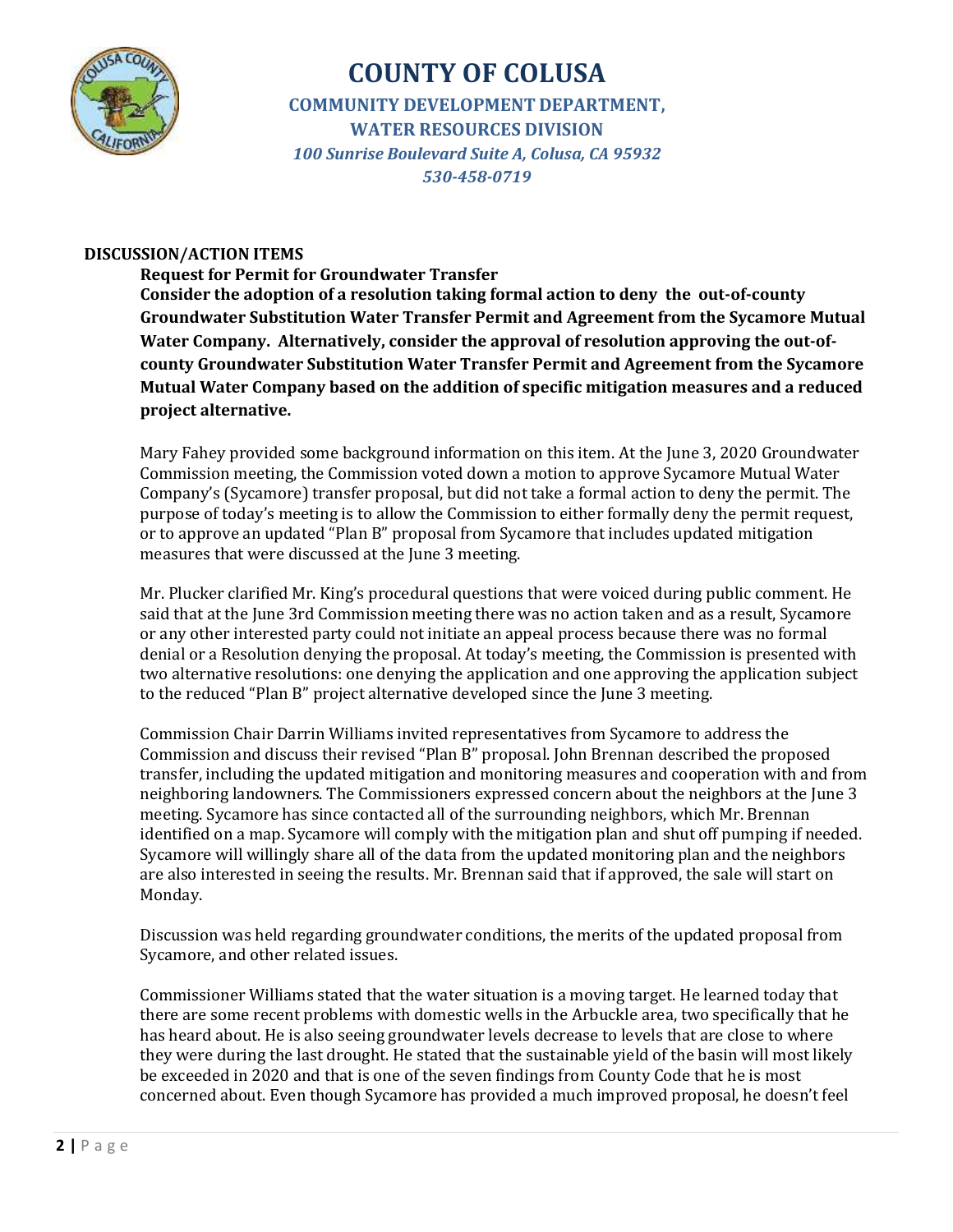

that the data exists to make the necessary findings to approve the permit, especially the third finding that; *"The proposed extraction will not cause the groundwater basins underlying the county to exceed their sustainable yield and will not otherwise injure or unreasonably impact other beneficial uses of the groundwater within the county."*

Commissioner LaGrande stated that he has been watching groundwater levels closely this year and they are lower than last year. He has concerns of moving water out of the basin.

Mr. Brennan said that any data gathered this year would help inform potential projects next year. He also described the small percentage of groundwater pumping (1%) from this project related to total groundwater pumped in the County.

Further discussion was held about dry conditions, early pumping and lack of data to make the necessary findings to approve the permit.

Commissioner Dormer said that it is very important to utilize available surface water to maintain the long-term storage of the groundwater basin.

Mr. Brennan described the groundwater recharge efforts that Sycamore has put into place including rice decomposition and participation in The Nature Conservancy's multi-benefit groundwater recharge and shorebird habitat program.

Mr. Moresco asked why it is required that Sycamore has to pump groundwater as part of the transfer. Mr. Brennan explained that in order to make the water available they either have to fallow or pump groundwater. Crop idling did not work this year for the buyers because it is more expensive.

Mr. Williams opened the floor to public comments.

Jeff Sutton, General Manager of Tehama Colusa Canal Authority said that he has worked successfully with Sycamore Mutual Water Company on transfers and they have always been responsible and good to work with. Data is important and Sycamore has been very responsible in their proposal. The best protection of the overall water resource is protection of surface water and this project plays a role in that.

Mr. King talked about concerns he has regarding groundwater quality, specifically salt water and arsenic. Darren Cordova, MBK Engineers described the water quality monitoring protocols that are required by DWR during these transfers.

Mr. Brennan said that the updated "Plan B" proposal was crafted to resemble a pilot project. It is on a smaller scale than the original proposal and there is more robust monitoring. The data gathered through this program can help with future decisions regarding transfers.

Regarding pending litigation against the long-term Transfer EIS/EIR, Commissioner Williams asked